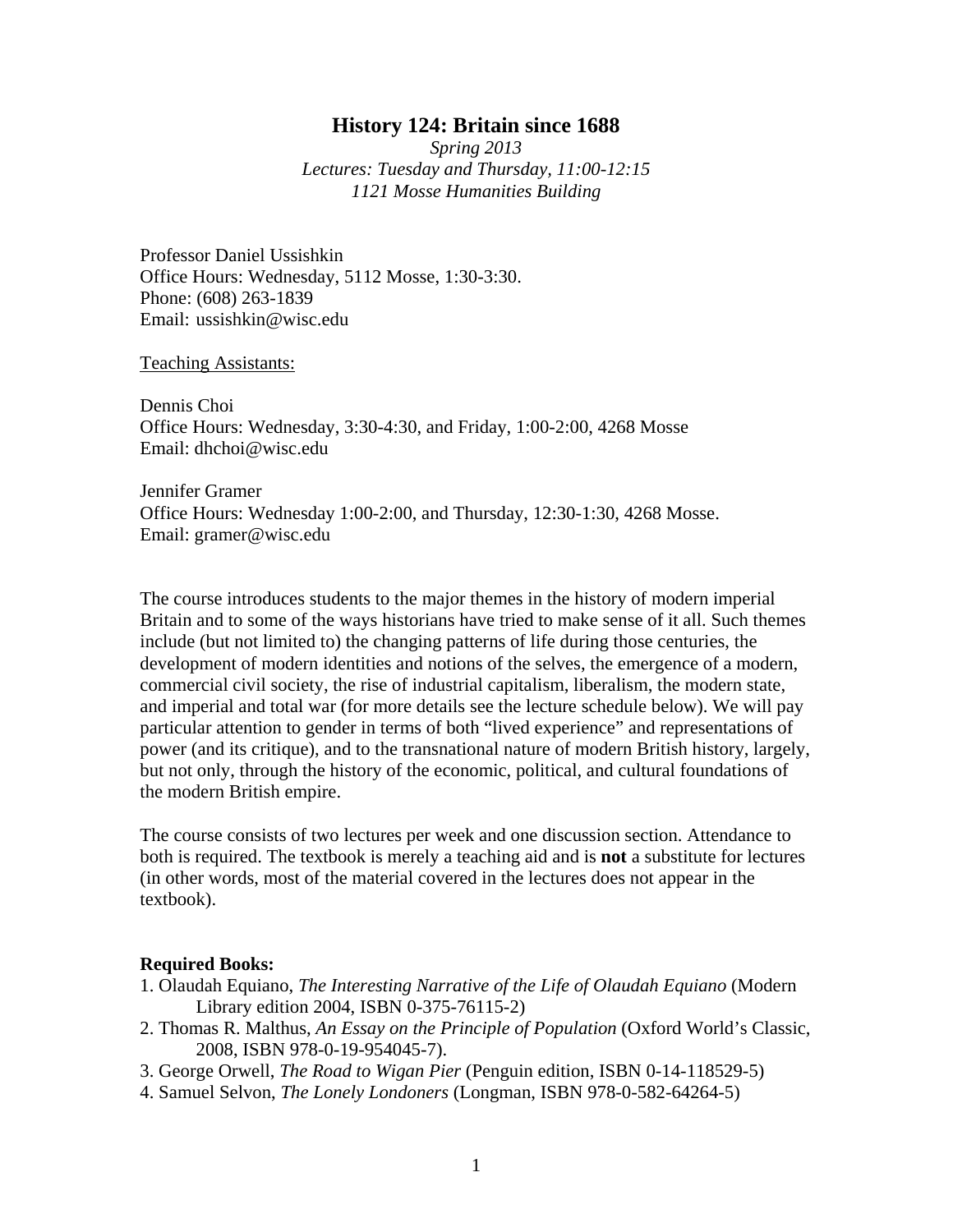# Textbook:

5. Ellis Wasson, *Modern Britain: 1714 to the Present* (Wiley-Blackwell, 2010).

All books are available at the bookstore. However, are **not** required to purchase these particular editions. There are many other editions of the books available for purchase at a very low price. Wiley sells electronic editions of Wasson through their website.

In addition to the books there are numerous primary sources (marked with an '\*' on the course schedule). Most of these are available on the web (and are hyperlinked on this syllabus). Others are available in PDF format. Links to all sources are available at Learn@UW  $\rightarrow$  Materials  $\rightarrow$  Content  $\rightarrow$  Course Reader. You are required to **print** the sources and bring the hard copy to discussion section.

**Important – Monday sections only:** Each week's readings will be discussed on the Monday of the following week. For example, the readings for Week I will be discussed on the Monday of Week II.

# **Assignments and grading:**

| 3-pp. paper: |     | 10\% (due $02/21$ )                                       |
|--------------|-----|-----------------------------------------------------------|
| Midterm:     |     | $20\%$ (03/12, in class)                                  |
| 5-pp. paper: |     | $25\%$ (due $04/25$ )                                     |
| Final:       | 30% | $(05/17, 2:45 \text{pm} - 4:45 \text{pm}$ , location TBA) |
| Section:     | 15% |                                                           |

\*Papers should be submitted in **both** a hard copy as well as electronically (Learn@UW  $\rightarrow$  Assignments  $\rightarrow$  Dropbox). No additional reading will be required for either paper.

\*Your TA will discuss the components of your section grade in greater detail. Please note that active and enthusiastic participation in section, and hard work overall, will be rewarded!

# **Course Schedule**

# **Week I:** *Restoration*

01/22 Why Britain? Introduction and course mechanics.

01/24 Restoration Britain

Read:

\*Gregory King's "Social Table" for 1688 (1696) – handout in section. \*Richard Baxter on oppression of husbandmen (from Ann Hughes, *Seventeenth Century England*). -Wasson, 15-35.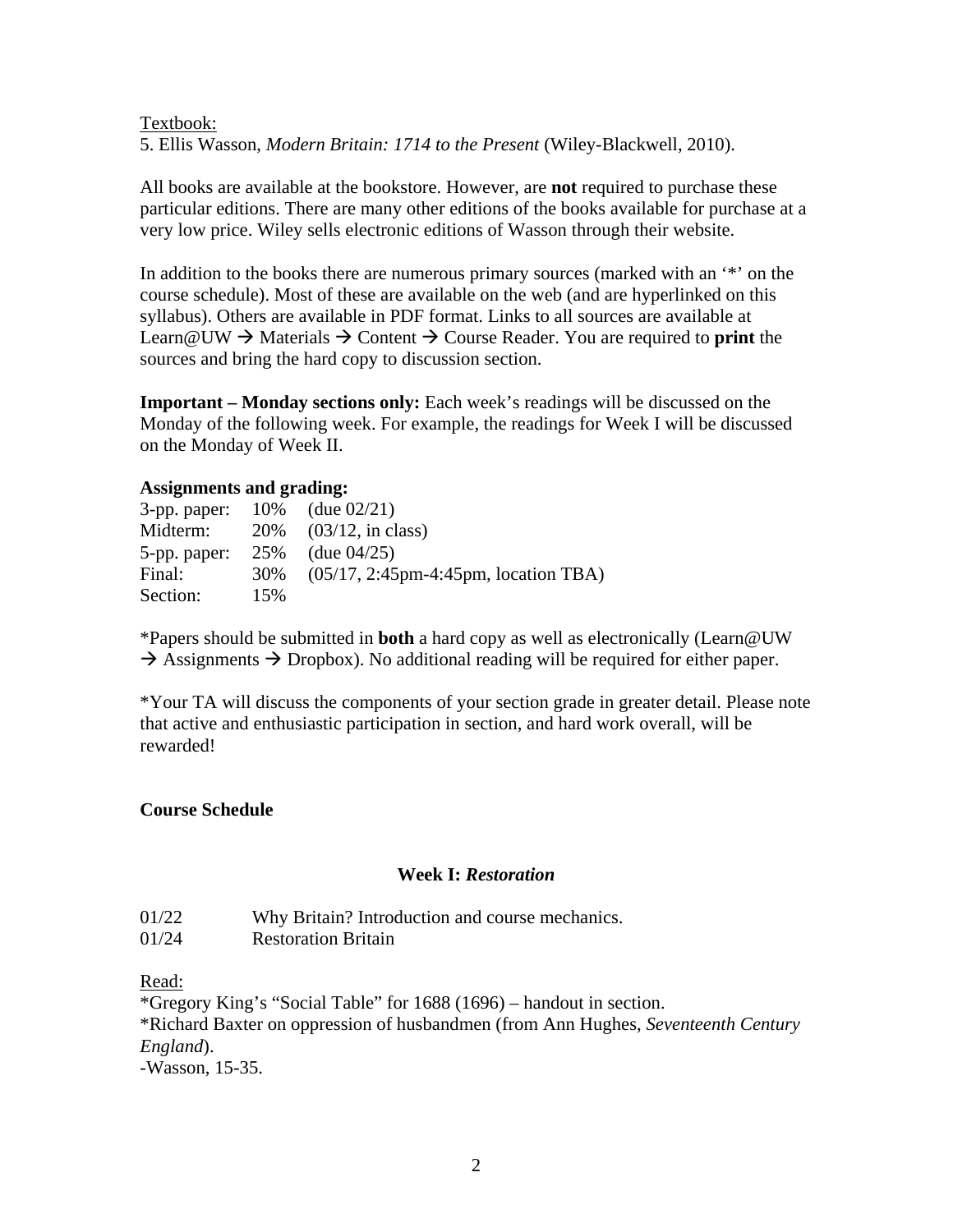# **Week II:** *A Modern Polity*

01/29 The Glorious Revolution

01/31 War, Finance, and Political Stability

Read:

\*John Locke, Second Treatise on Government (1690) (at least chapter VII, sections 87- 91).

\*Richard Price on the Glorious Revolution, from Steven Pincus, *England's Glorious Revolution: A Brief History with Documents* (2006).

\*Edmund Burke on the Glorious Revolution, from Pincus (2006).

- On the Glorious Revolution, read the relevant parts online from Wasson, Chapter 0.

-Wasson, chapter 2, 39-47.

# **Week III:** *Polite and Commercial People*

| 02/05 | The Enlightenment |
|-------|-------------------|
|-------|-------------------|

02/07 Commercial Modernity and the Self

Read:

\*Bernard Mandeville, "The Grumbling Hive" (1705) (entire)

\*The First English Coffee Houses (1670s)

\*Addison on the Bank of England and the Allegory of Lady Credit, *The Spectator* (1711), from Erin Mackie, *The Commerce of Everyday Life: Selections from the Tatler and the Spectator* (Bedford, 1998).

\*Addison's Allegory of Luxury and Avarice, *Spectator* (1711), from Mackie, 1998. -Wasson, 9-14.

# **Week IV:** *The Age of Revolutions*

| 02/12 | Slavery and Abolition |
|-------|-----------------------|
|-------|-----------------------|

02/14 The American and French Revolutions

Read:

Olaudah Equiano, *The Interesting Narrative* (entire). - Wasson, chapter 3.

*For next week's discussion:*

\*Edmund Burke, *Reflections on the Revolution in France* (1791) \*Mary Wollstonecraft, *A Vindication of the Rights of Woman* (1792)

\*Thomas Paine, The Rights of Man (1791) (excerpts)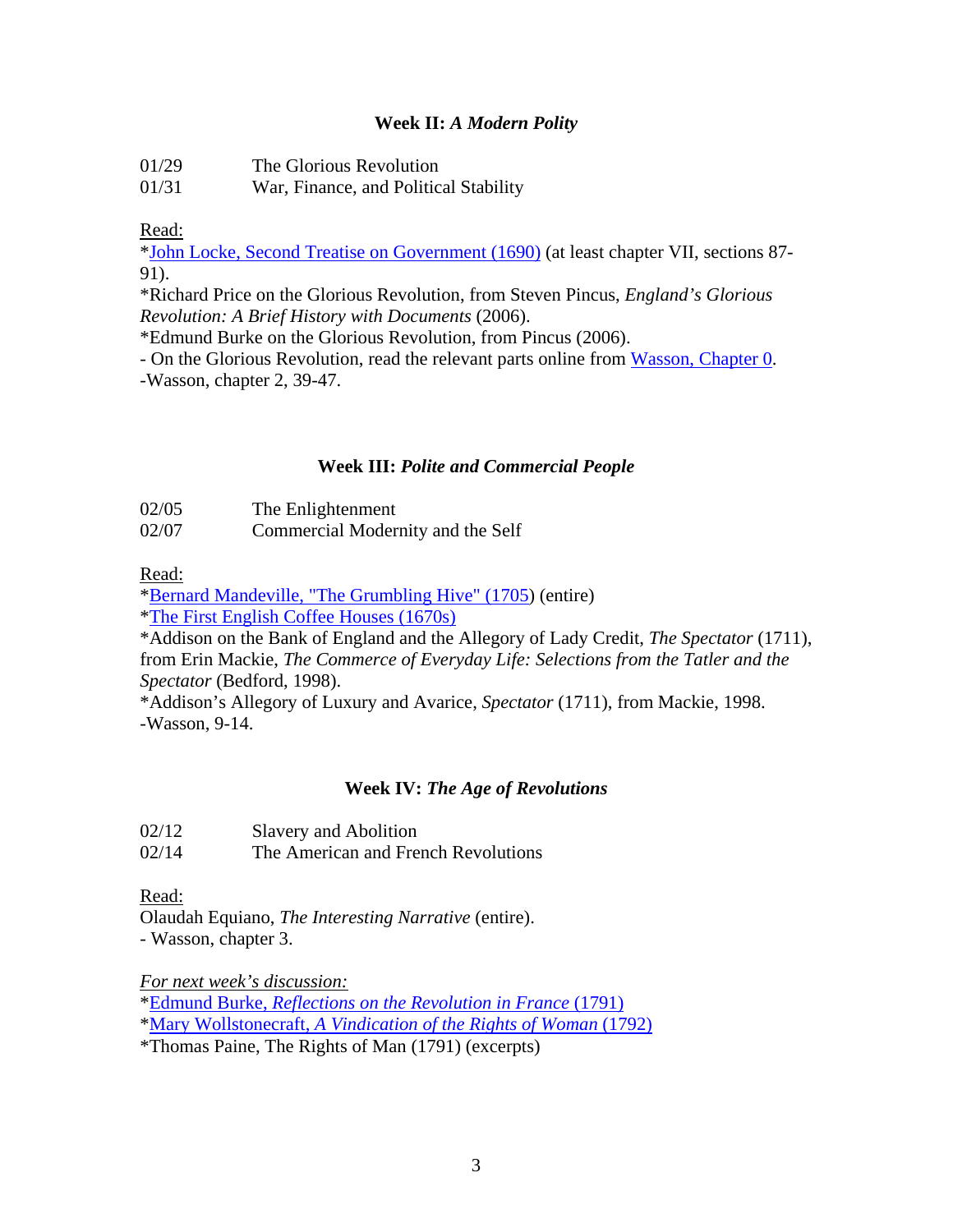## **Week V:** *Workshop of the World*

- 02/19 The Industrial Revolution
- 02/21 The Politics of Class Society

# Read:

\*P*.* Gaskell*, The Manufacturing Population of England (1833)* \*Samuel Smiles, *Self Help* (1882)

-Wasson, 94-108.

*-3 pp. paper due in class 02/21-* 

# **Week VI:** *Reform, Social and Political*

| 02/26 | Paupers and Criminals |
|-------|-----------------------|
|       |                       |

02/28 Politics and the State

Read:

Thomas R. Malthus, *Essay on Population* (entire). \*T. B. Macaulay's Speech on the Reform Bill (1832) -Wasson, 130-139.

# **Week VII:** *The "Liberal" Empire*

| 03/05 | The British in India (I)  |
|-------|---------------------------|
| 03/07 | The British in India (II) |

Read (*for next week's discussion*):

\*Edmund Burke, Speech in Commons on India (1783)

**\*** William Bentinck on Ritual Murder in India (1829)

\*Thomas Babington Macaulay, Minute on Indian Education (1835)

-Wasson, 169-180.

# **Week VIII** *Free Trade Empire*

# 03/12 **MIDTERM**

**Note:** sections on Wednesday, 03/06 and Monday, 03/11 will be devoted to midterm review).

03/14 The Triumph Free Trade

Read:

\*Lead Editorial on the Irish Famine, London Times, February 10, 1846 -Wasson, 152-157.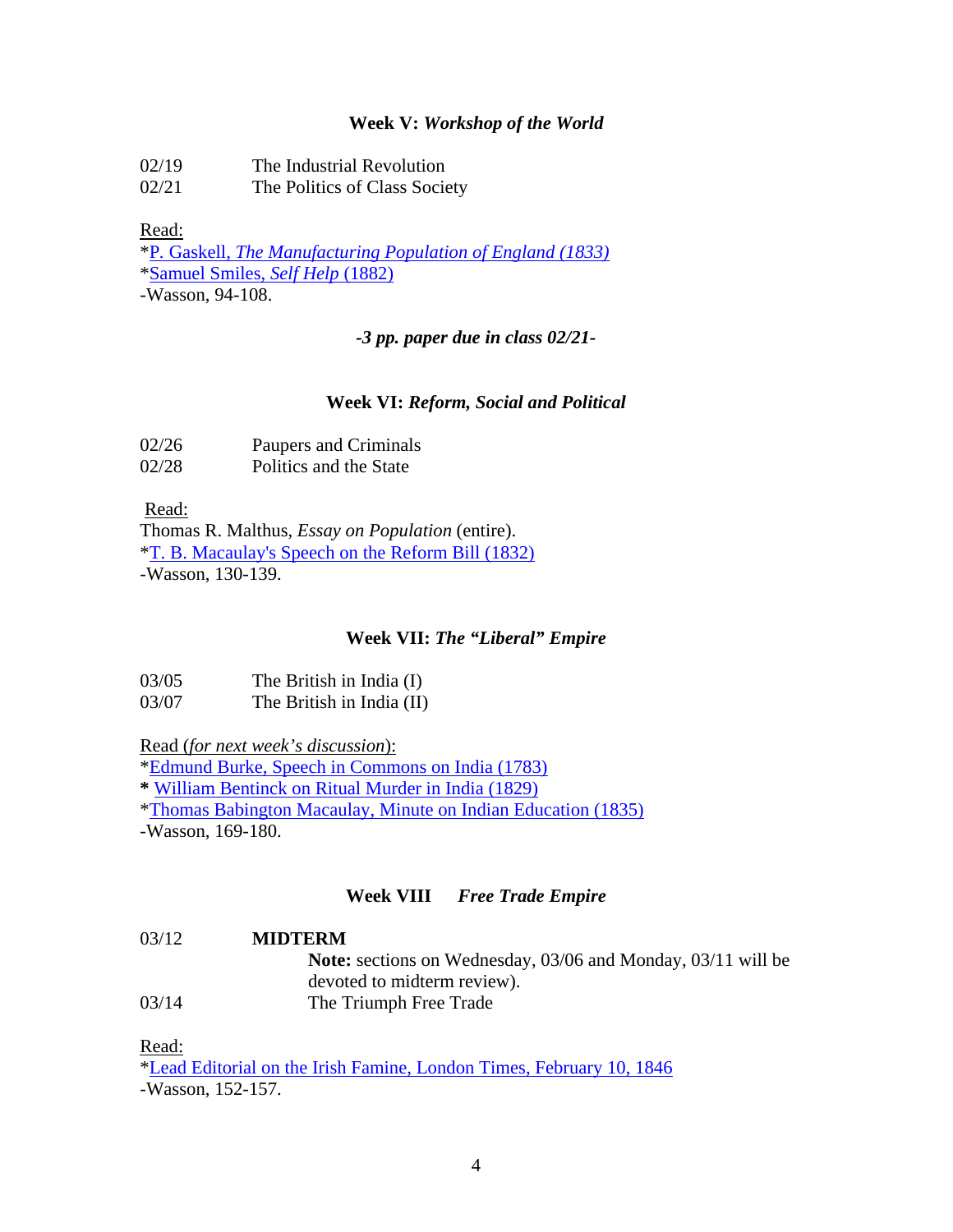# **Week IX** *The Victorians*

| 03/19 | <b>Imperial Nation</b> |
|-------|------------------------|
| 0.212 |                        |

03/21 Science, Religion, and Sex

Read:

\*Elisa Greathed on the opening of the Indian Mutiny (1857)

\*John A. Hobson, *Imperialism* (1902).

\**Rudyard Kipling, White Man's Burden* (1899)

\*George Orwell, "Shooting an Elephant" (1936)

-Wasson, 199-203 (end of page), 225-228,

*\*\*\*Spring Break\*\*\** 

# **Week X** *"And Then History Came to a."*

04/02 *The Strange Death of Liberal England* 04/04 The Great War

Read:

\*Blease on New Liberalism (1913)

\*L. T. Hobhouse, *Liberalism* (1911)

\*Emmeline Pankhurst on Militant Suffragists (1913)

\*Wilfred Owen, "Dulce et Decorum Est" (1918)

-Wasson, 189-196, 208-221, 241-253

# **Week XI** *The Long Weekend*

04/09 Women and Men

04/11 Depression and Unemployment

Read:

George Orwell, *The Road to Wigan Pier* (entire) \*Marie Stopes, Married Love (1918) (Author's Introduction only) -Wasson, 253-264